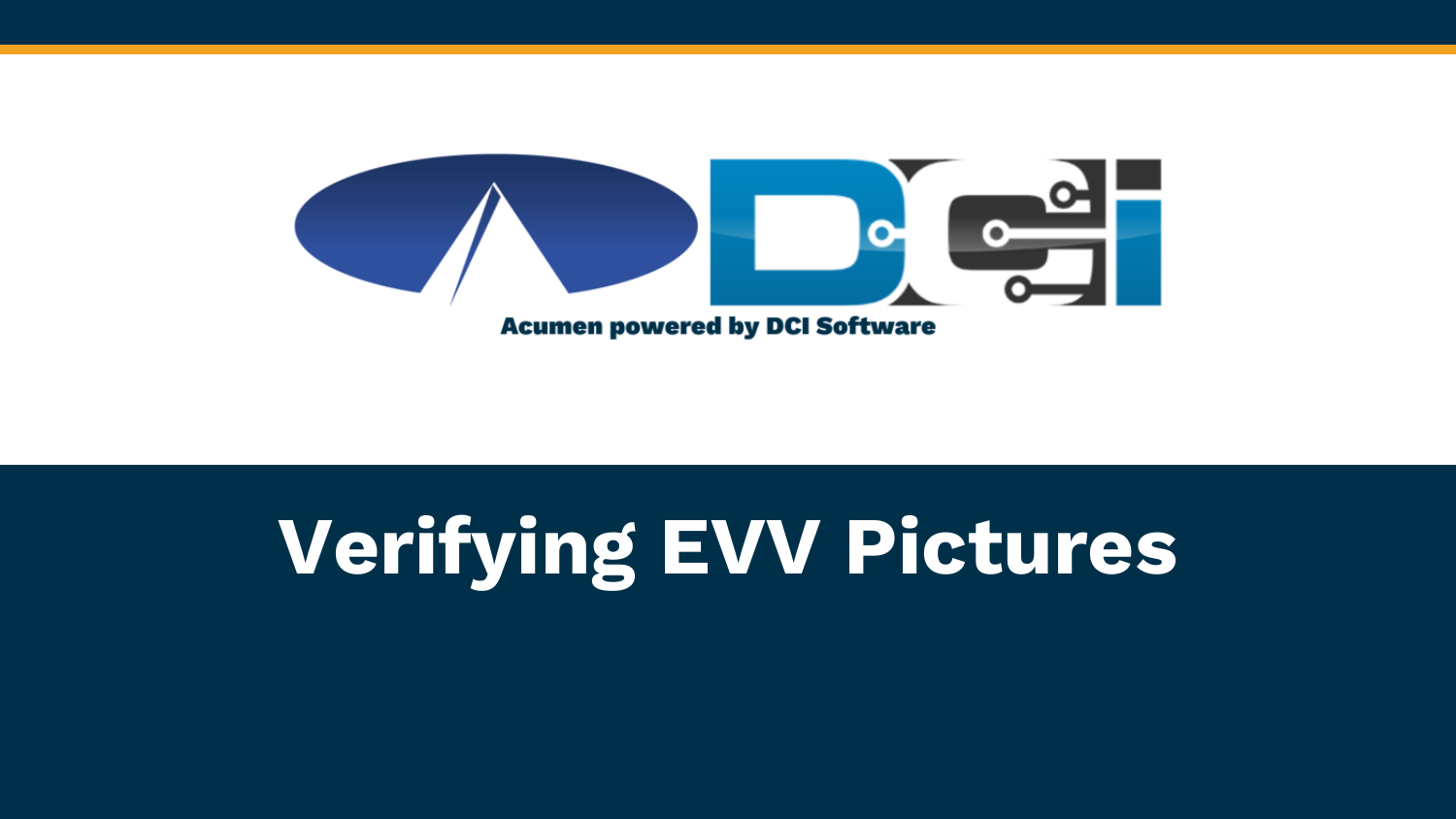# **Verifying EVV Pictures**

| This punch cannot be accepted because EVV verifications have not been verified. |                 |               |             |             |        |                           |                |                  |                 |                        |                        |
|---------------------------------------------------------------------------------|-----------------|---------------|-------------|-------------|--------|---------------------------|----------------|------------------|-----------------|------------------------|------------------------|
| Approve                                                                         | Service<br>Date | Start<br>Time | End<br>Time | Pav<br>Rate | Amount | O<br>Cost To<br>You (Est) | Client<br>Name | Employee<br>Name | Service<br>Code | Account<br><b>Type</b> | <b>Needs</b><br>Review |
| R                                                                               | Nov 23, 2021    | 09:52<br>AM   | 10:44<br>AM | 17.50       | 0.87   | 16.89                     | <b>THOR</b>    | <b>KORG</b>      | S.H.I.E.I       | - Picture Unverified   |                        |

- Manual picture verification may be required if the picture taken at the time of Clock In/Out does not match with the picture on the Client profile.
- Employers will need to manually verify this picture prior to approval
- Manual verification takes place in the DCI Web Portal full site (computer/laptop)
- Once EVV picture is verified, the punch is ready for final approval

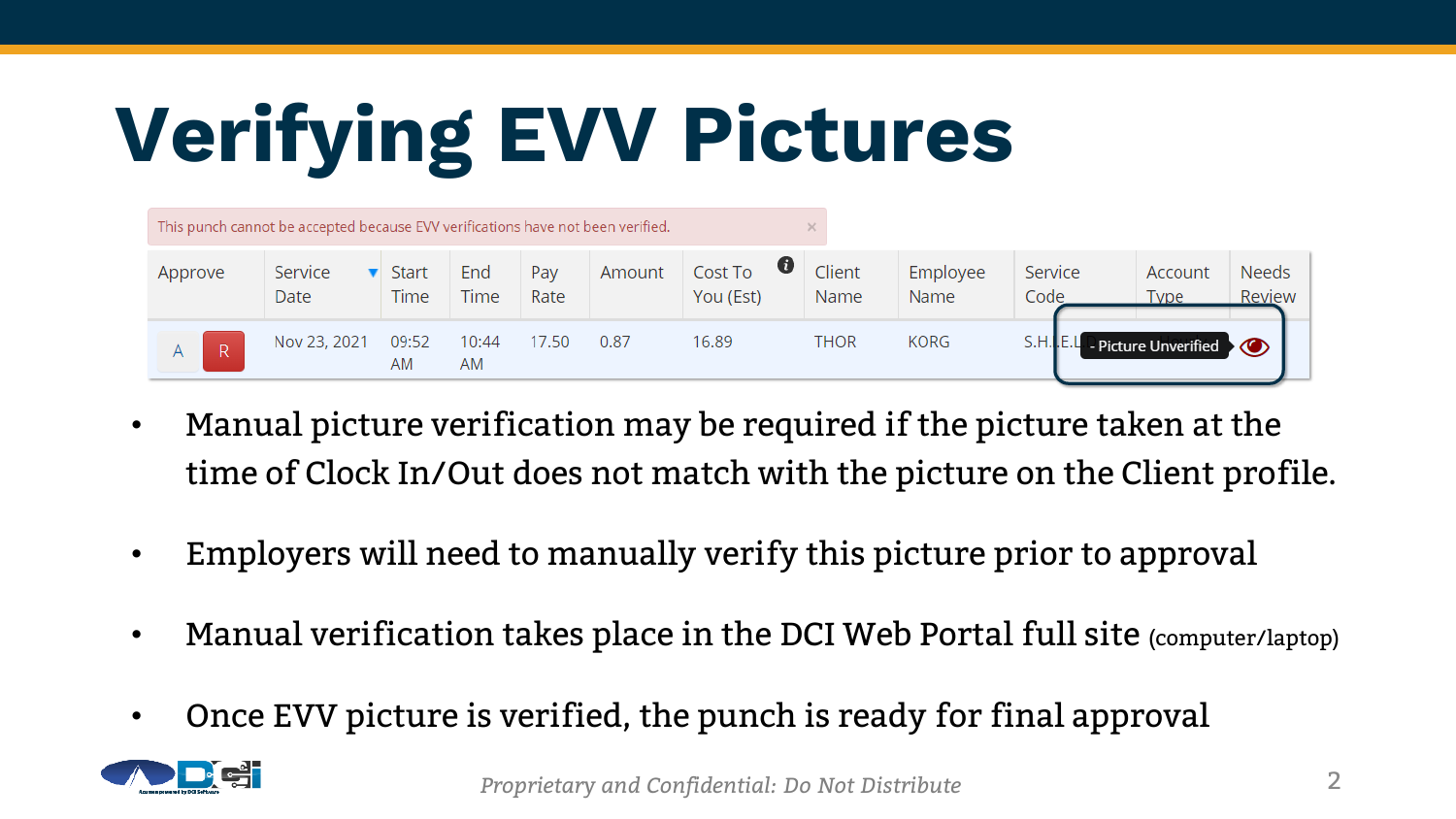### **Why it Happens See [Mobile App Guide](https://acumenfiscalagent.zendesk.com/hc/en-us) for Clock In/Out details**

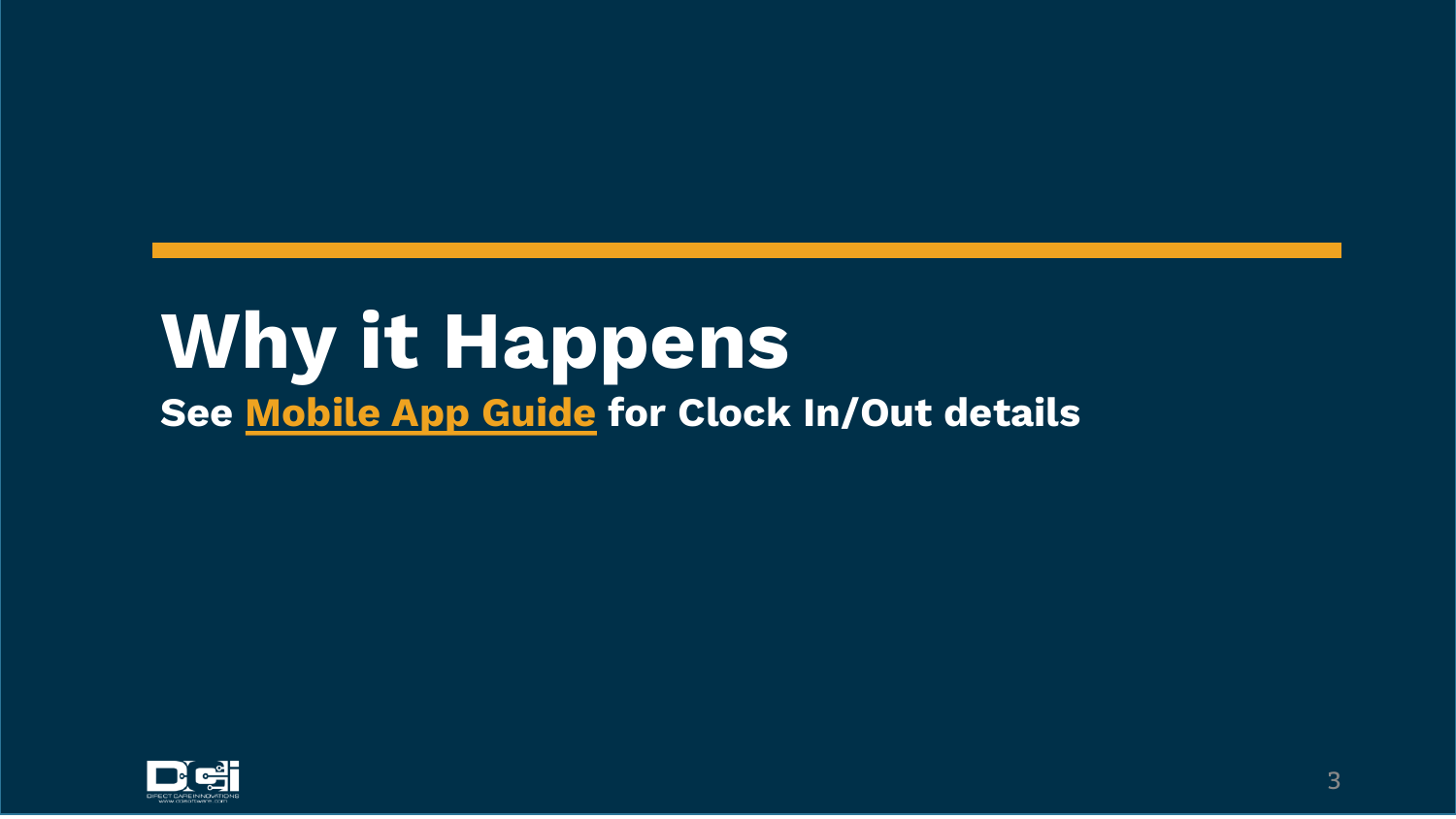# **Employee Clock In**

- 1. Employees will Clock In/Out with the DCI Mobile App
- 2. Clock In/Out EVV Selection is Picture
- 3. Employee takes picture of client
- 4. System is unable to match this picture with the Client profile picture

| Clock In                              |              |  |  |  |  |  |  |  |
|---------------------------------------|--------------|--|--|--|--|--|--|--|
| Client                                | THOR $\sim$  |  |  |  |  |  |  |  |
| Service Code                          | S.H.I.E.L.D. |  |  |  |  |  |  |  |
| Cost Center                           | AZ-010 O     |  |  |  |  |  |  |  |
| <b>Continue</b>                       |              |  |  |  |  |  |  |  |
| <b>Clock In Verification Required</b> |              |  |  |  |  |  |  |  |
| <b>Client PIN or Password</b>         |              |  |  |  |  |  |  |  |
| $\mathbb{Z}$ E-Signature              |              |  |  |  |  |  |  |  |
|                                       |              |  |  |  |  |  |  |  |
| <b>O</b> Picture                      |              |  |  |  |  |  |  |  |
| <b>A</b> Portal Signoff               |              |  |  |  |  |  |  |  |



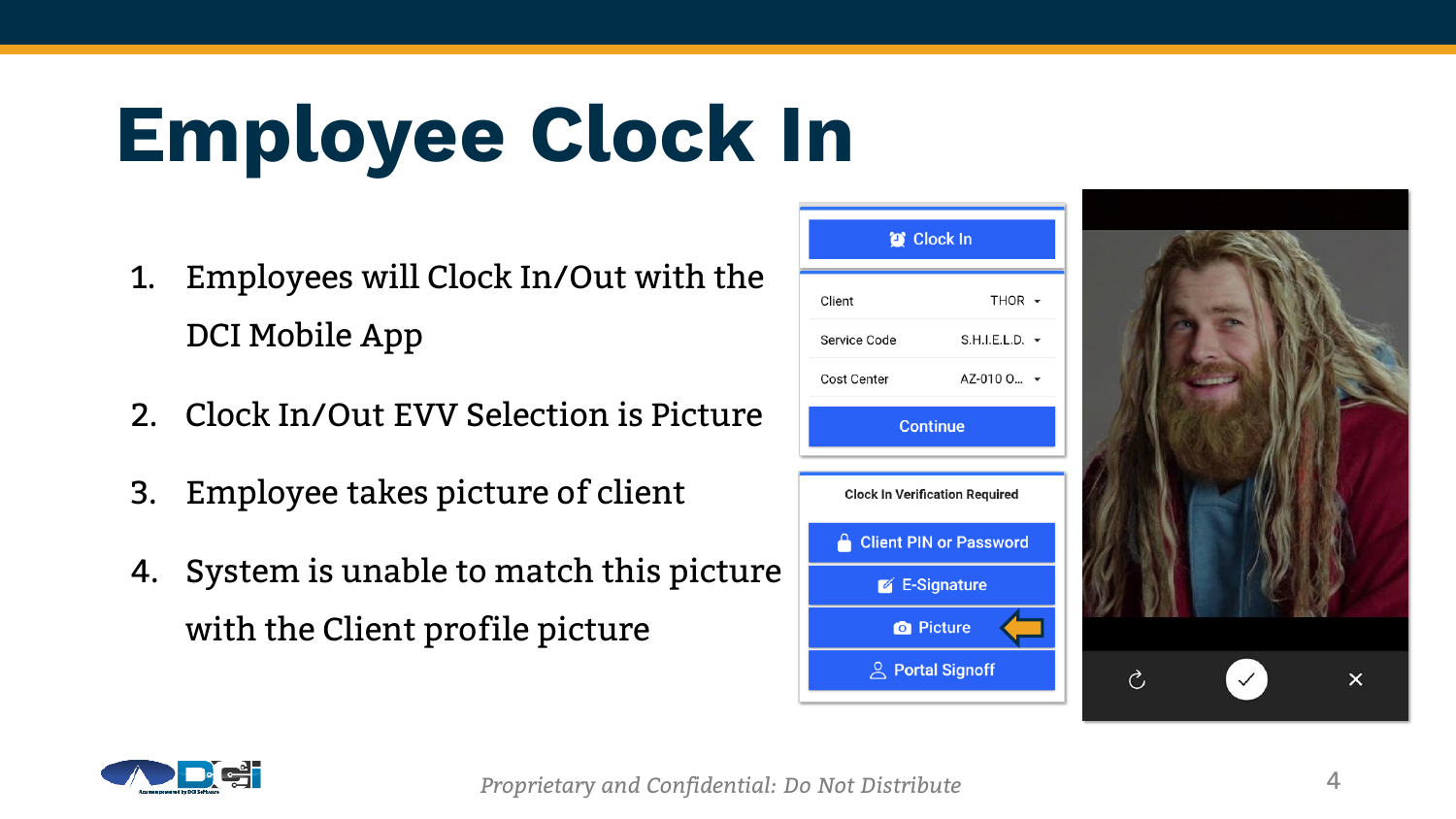# **What happens in DCI**

- 1. DCI attempts to match the EVV picture to the Client profile picture
- 2. If unsuccessful, the punch will be  $labeled$  as  $\blacksquare$  Picture Unverified  $\lozenge$
- 3. This requires the Employer to login and verify the EVV picture is the client
- 4. The punch is unable to be approved without proper verification



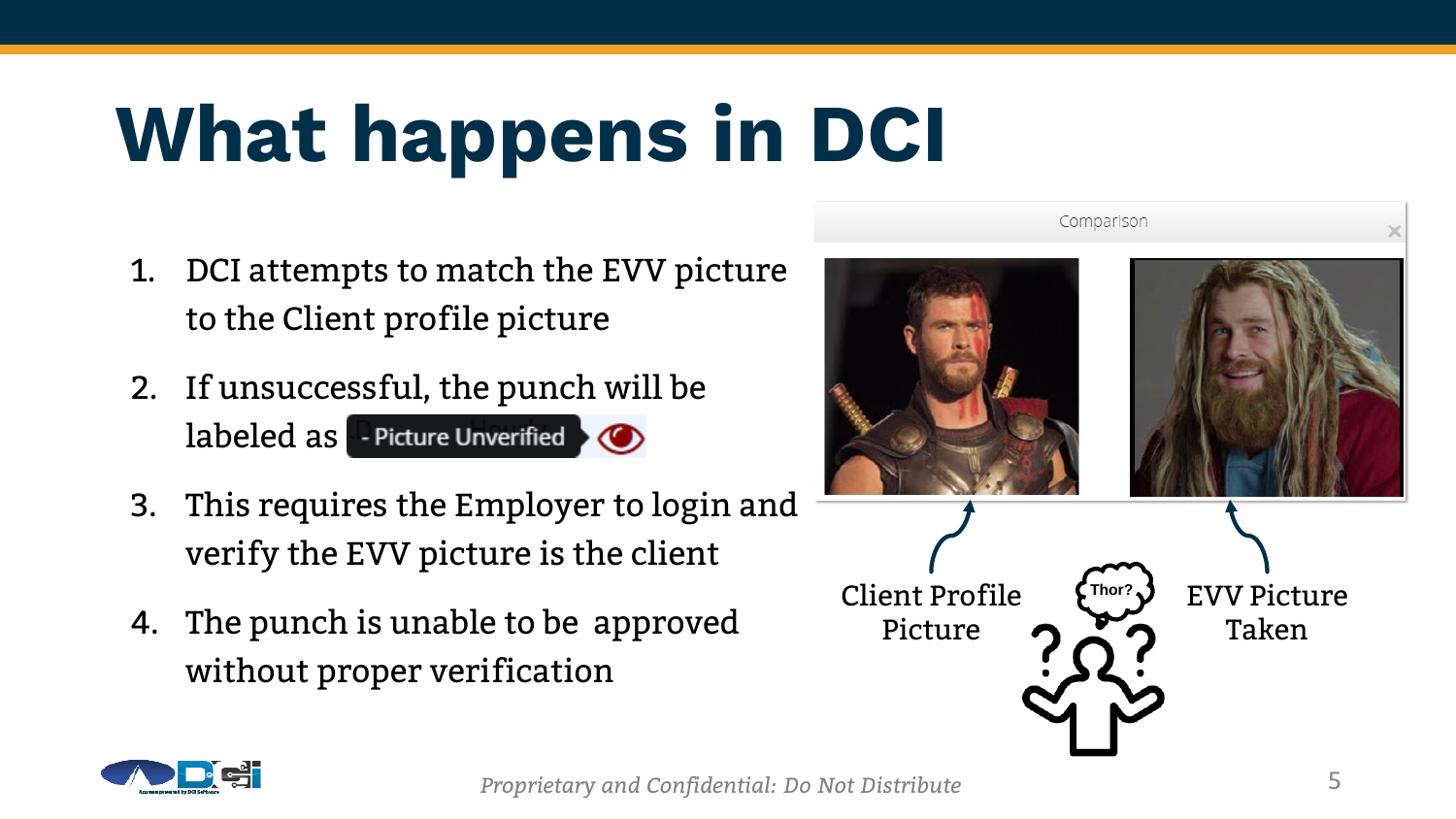### **How to Verify Picture Employers & Designated Representatives**

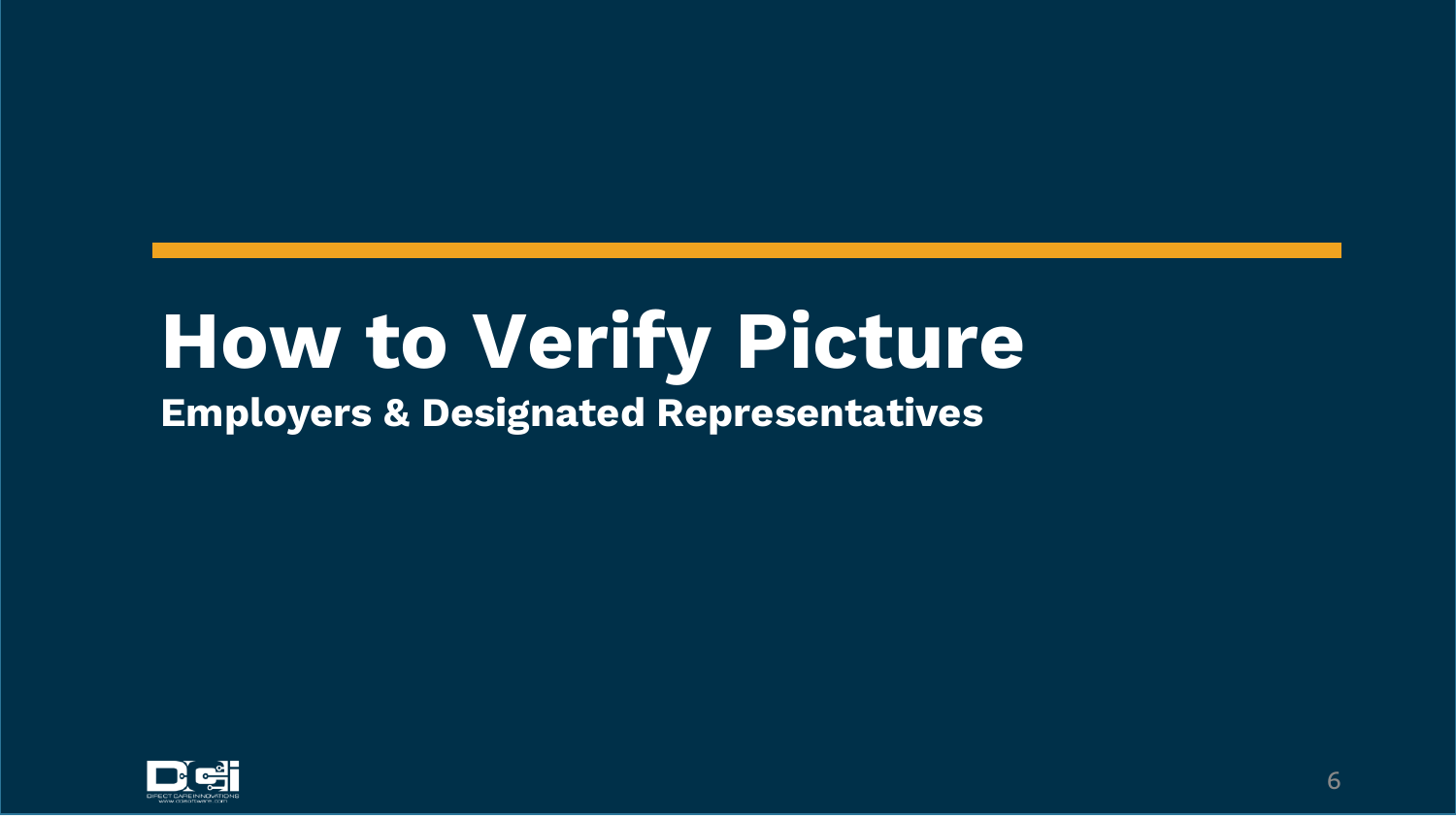## **Accessing the DCI Web Portal**

- 1. Open up an Internet Browser on your computer or mobile device
	- Google Chrome is preferred
- 2. Navigate to the DCI Web Portal
	- [acumen.dcisoftware.com](https://acumen.dcisoftware.com/)
- 3. Enter Employer Username and Password
	- Credentials provided by Acumen
- 4. Utilize Forgot Password link if necessary
- 5. Contact Acumen Agent with login issues



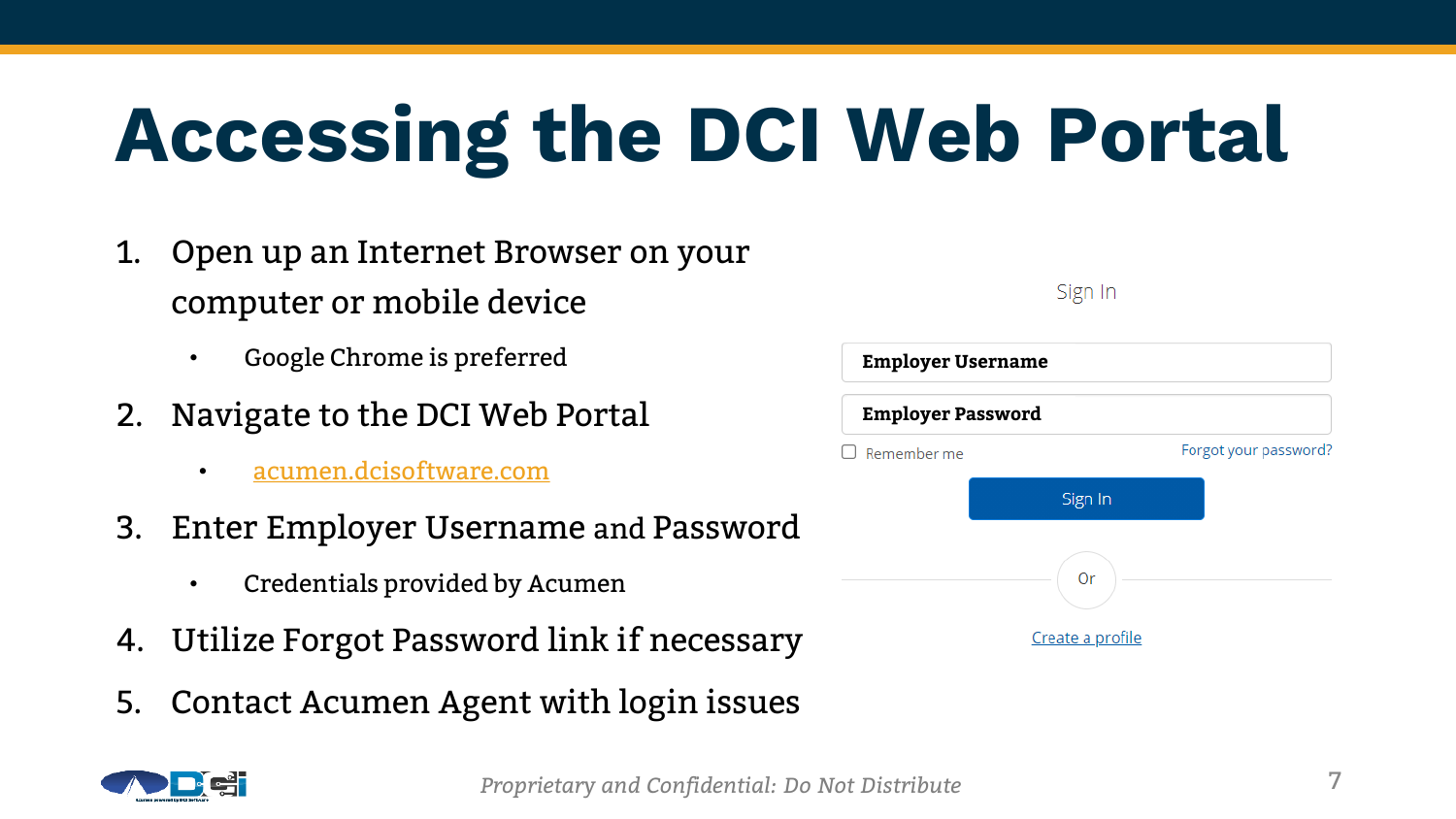# **Select Entry to Verify**

#### **Once Logged into ER DCI Portal**

- 1. Scroll down to Pending Entries
- 2. Look for  $\bullet$  to identify entry
- 3. Select Entry to view all Punch Details entry



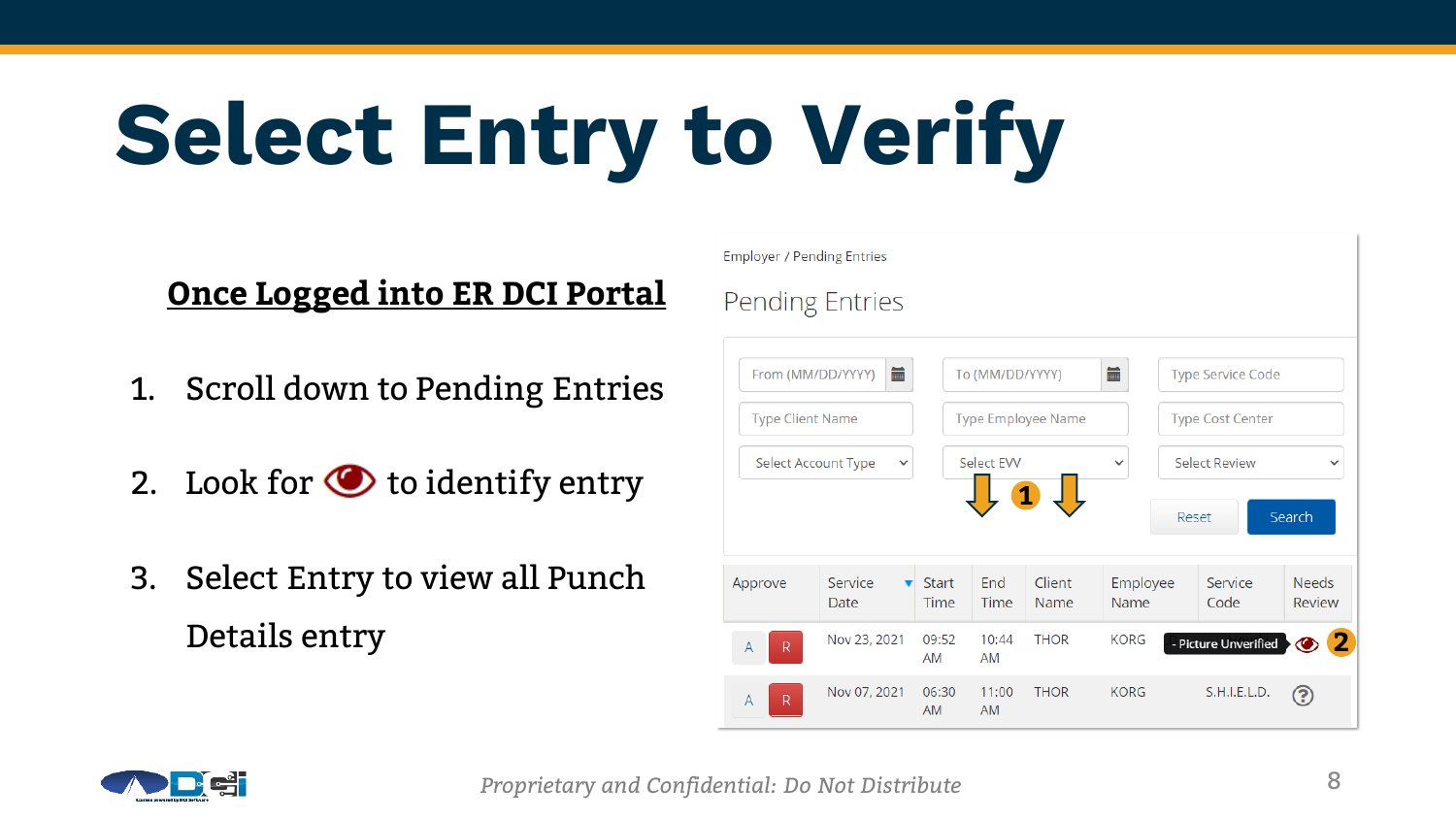# **Punch Detail Page**

#### **Once Punch Detail page is open**

- 1. Scroll down to view all punch details
- 2. Select Verifications Tab to view EVV methods
- 3. Review EVV pictures
- 4. Approve picture when the Employer can verify client





*Proprietary and Confidential: Do Not Distribute*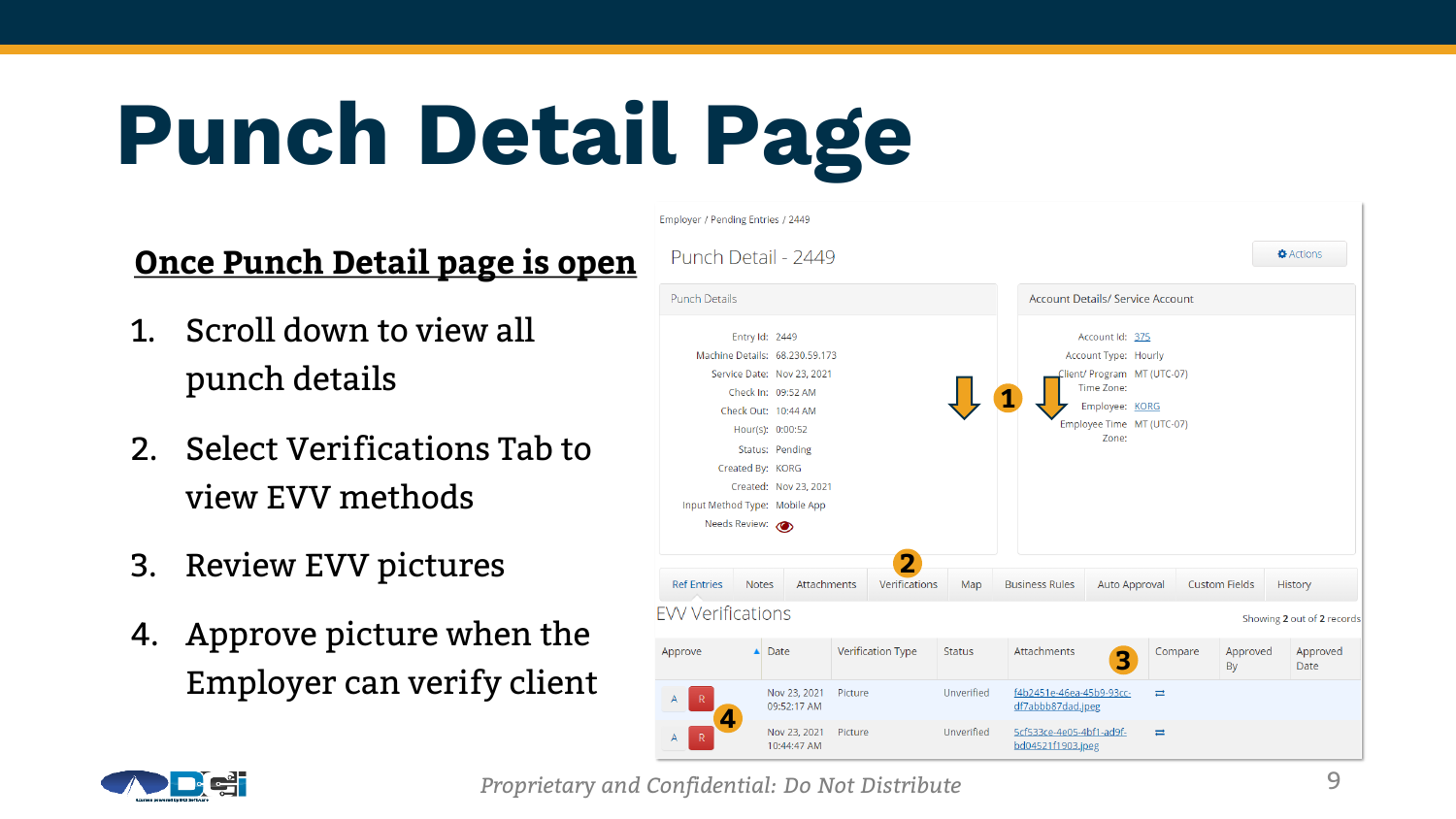# **View & Verify EVV Pic**

#### **After opening Verifications Tab**

- 1. Select link to view EVV picture
- 2. Select arrows to compare EVV pic with Client profile pic
- 3. Once Client is verified, select "A" to approve EVV pic

#### *Pro Tip:*

*Select the link to only show EVV Picture Select arrows to compare with Client Profile*





*Proprietary and Confidential: Do Not Distribute*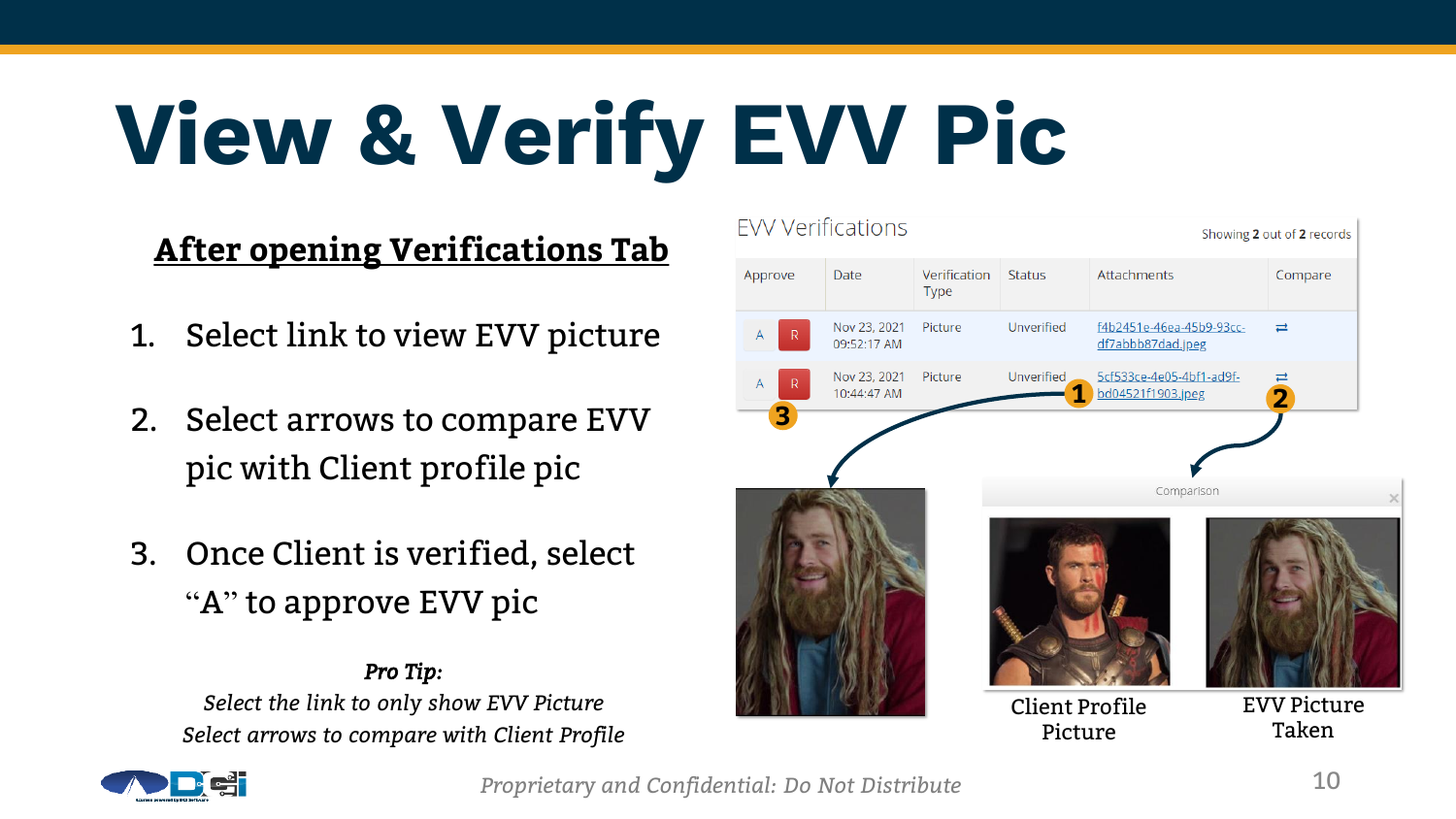# **Verifying EVV Pictures Recap**

| Approve             | Service<br>Date | $\blacktriangleright$ Start<br>Time | End<br>Time        | Pav<br>Rate | Amount | $\bullet$<br>Cost To<br>You (Est) | Client<br>Name | Employee<br>Name | Service<br>Code | Account<br>Type | <b>Needs</b><br>Review |
|---------------------|-----------------|-------------------------------------|--------------------|-------------|--------|-----------------------------------|----------------|------------------|-----------------|-----------------|------------------------|
| $\overline{R}$<br>A | Nov 23, 2021    | 09:52<br>AM                         | 10:44<br>AM        | 17.50       | 0.87   | 16.89                             | <b>THOR</b>    | <b>KORG</b>      | S.H.I.E.L.D.    | Hourly          |                        |
| $\overline{R}$<br>Α | Nov 07, 2021    | 06:30<br><b>AM</b>                  | 11:00<br><b>AM</b> | 17.50       | 4.50   | 87.37                             | <b>THOR</b>    | <b>KORG</b>      | S.H.I.E.L.D.    | Hourly          | ဨ                      |

- Once EVV picture is verified, the punch is able to be approved
- You will notice the message  $\Box$  Picture Unverified  $\Diamond$  is now gone
- Simply select the "A" to give this entry final Employer Approval
- Once the entry is approved, the employee is able to be paid

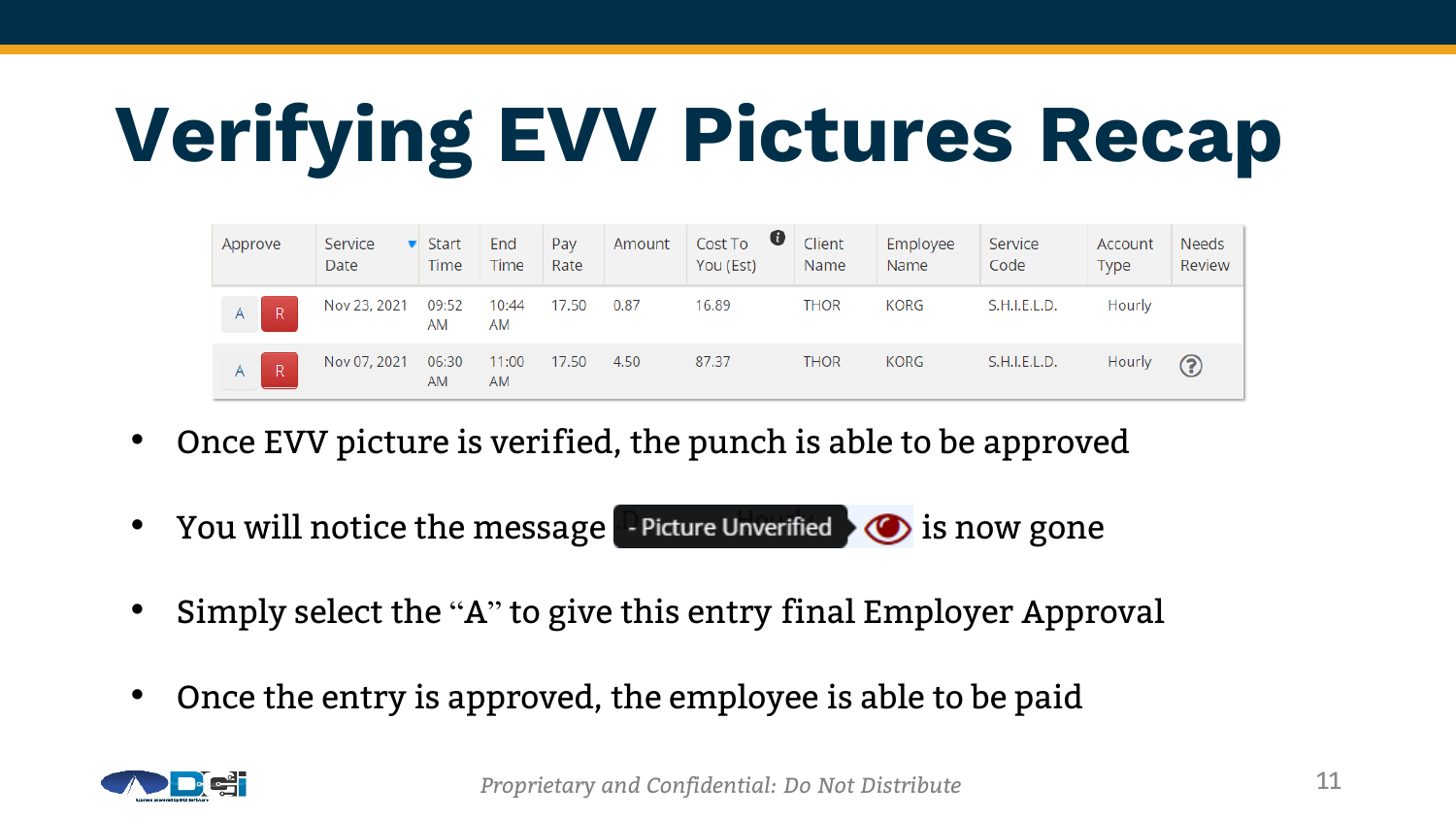# **Where to go for help?**

- **Utilize our [DCI Training Materials f](https://acumenfiscalagent.zendesk.com/hc/en-us/sections/115001430647-Training-Materials)or more help**
	- This will give you a full list of Training Materials for DCI
- **Contact your Acumen Agent for more help**
	- Contact Customer Service if you don't know your assigned agent



Phone: (877) 211-3738

[acumenfiscalagent.com](https://www.acumenfiscalagent.com/)